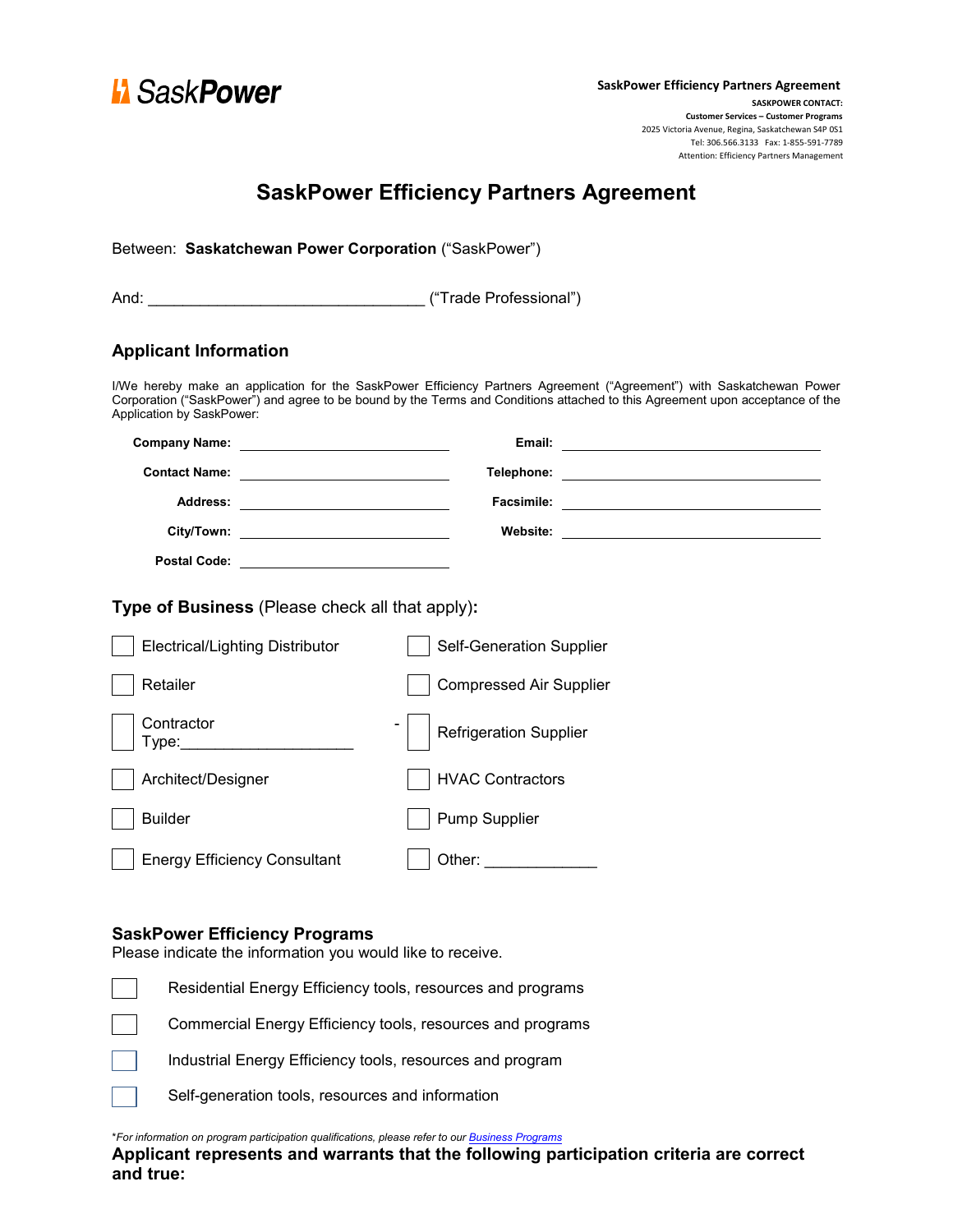

Attention: Efficiency Partners Management

| GST Registration #:                  |  |
|--------------------------------------|--|
| Workers' Componention Pogistration # |  |

- 2. Workers' Compensation Registration #: \_\_\_\_\_\_\_\_\_\_\_\_\_\_\_\_\_\_\_\_\_\_\_\_\_\_\_\_\_\_; 3. PST Vendor License #:
- 
- 4. I/We are registered to carry on business in the Province of Saskatchewan; 5. The applicant shall have Commercial General Liability insurance with a minimum limit of \$2,000,000 each occurrence covering amounts the applicant becomes legally obligated to pay as damages arising from personal injury or property
- damage.
- 6. Our business fully complies with all laws and regulations, including those respecting safety, legal and environmental;
- 7. I/We, or our employees, have no criminal convictions and/or Orders, judgments, ministerial orders or directives relating to the negligent performance of our operations outstanding against us;
- 8. I/We will ensure that all plumbing, heating, air conditioning, ventilation and any other applicable work performed by or on behalf of us for a customer will be performed by skilled tradesmen who possess the appropriate journeymen's qualifications and certificates prescribed from time to time by law, or by qualified apprentices under the supervision of such tradesmen;
- 9. I/we understand and agrees that by submitting this Agreement, whether or not it is accepted, I/we hereby consent to the collection, use, disclosure and other handling of any information it provides to SaskPower or its Trade Professionals to implement, monitor and ensure compliance with this program;
- 10. I am authorized to enter into this Agreement with SaskPower on behalf of the business named above.

| <b>.</b><br>510<br>-- | une | --     | v |
|-----------------------|-----|--------|---|
|                       |     | $\sim$ |   |

 $X_\perp$  and the set of the set of the set of the set of the set of the set of the set of the set of the set of the set of the set of the set of the set of the set of the set of the set of the set of the set of the set of t (Applicant's Signature)

The above application is hereby accepted by SaskPower on the terms and conditions herein.

| X                          |  |
|----------------------------|--|
| (SaskPower Representative) |  |
|                            |  |

Dated the \_\_\_\_\_\_\_\_\_ day of \_\_\_\_\_\_\_\_\_\_\_\_\_\_\_\_\_\_\_\_\_\_\_\_\_\_\_\_\_\_\_\_\_, 20

SaskPower will not review any application until all components of the application have been completed. If the application is approved, the applicant will receive an approval notice and will be assigned with a Trade Professional ID number.

# **TERMS & CONDITIONS**

The following terms and conditions form part of and are incorporated into the Agreement document. Saskatchewan Power Corporation ("SaskPower") and the Applicant to this Agreement ("Trade Professional") wish to enter into an agreement relating to advertising, communications, promotion, participation and industry development of SaskPower's energy efficiency and conservation programs. In consideration of mutual promises and other good and valuable consideration, the parties agree to the following terms and conditions: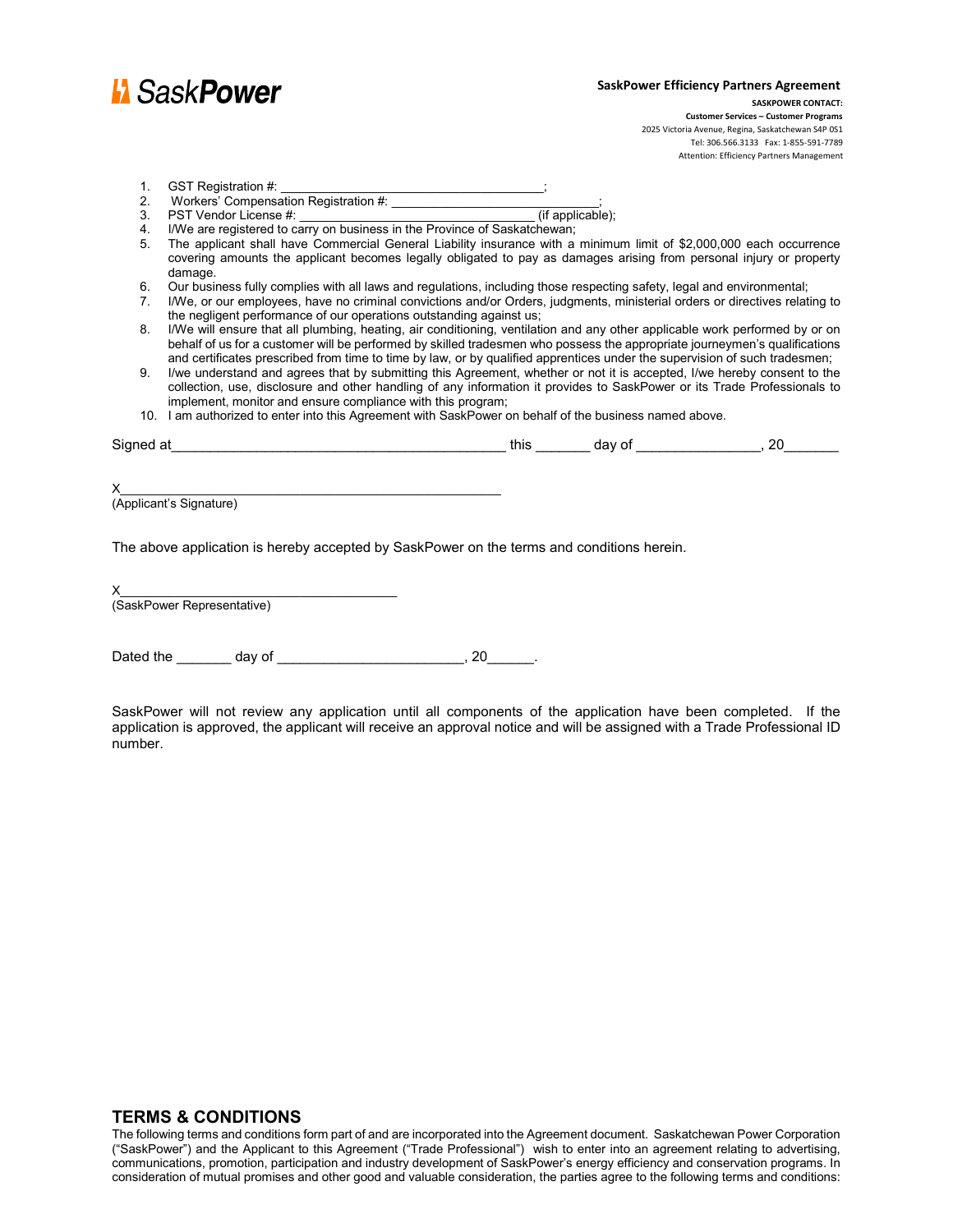

# **SaskPower Efficiency Partners Agreement SASKPOWER CONTACT: Customer Services – Customer Programs** 2025 Victoria Avenue, Regina, Saskatchewan S4P 0S1

Tel: 306.566.3133 Fax: 1-855-591-7789 Attention: Efficiency Partners Management

#### **Article I - Conditions on Participation**

1.1 SaskPower will evaluate the Trade Professional's application and will rely upon warranties and representations made by the Trade Professional in the application in determining whether to enter into this Agreement with the Trade Professional.

1.2 Changes to this Agreement may be made from time to time by SaskPower throughout the term on 30 days written notice to Trade Professional.

1.3 The Trade Professional represents and warrants that the statements made in this Agreement are true and correct in all respects, and undertakes to notify SaskPower of any change respecting any or all of the participation criteria in a timely manner.

#### **Article 2 - Partners Communications Materials and Services**

2.1 In consideration of the Trade Professional participating in the Efficiency Partners Program, SaskPower agrees to provide Partners Communications Materials which will include information that is relevant to SaskPower's energy efficiency and conservation programs. The communications materials will also include guidelines that will identify how, where and when the materials may and may not be used. These guidelines may be changed by SaskPower periodically.

2.2 The services provided by SaskPower shall be comprised of the following components:

- (a) SaskPower staff will refer customers to Trade Professionals who have signed the Agreement with SaskPower.
- (b) Maintain continuous communication to address issues common to the Efficiency Partners.
- (c) Provide leadership and information sharing in customer, market, technology and industry trends and provide training opportunities for Trade Professionals for applicable SaskPower programs.

#### **Article 3 – Trade Professional Obligations and Responsibilities**

3.1 The Trade Professional agrees to:

- (a) Maintain insurance and good standings required under participation criteria;
- (b) Update SaskPower with any changes to primary owner, address, name, email address or other contact info;
- (c) Provide quality customer service in the carrying out of its operations, and demonstrate the ability to provide sales and service solutions for customers including prompt and fair resolution directly with the customer of any issues that may arise;
- (d) Make available communication tools to support programs made available by SaskPower pursuant to this Agreement;
- (e) Attend and participate in program training as provided by SaskPower;
- (f) Participate in customer, market and industry analysis with SaskPower;
- (g) Maintain its premise showrooms and vehicles in a reasonable state of appearance;
- (h) Promote and actively encourage other members to convey a positive image of the power utility industry and support the Efficiency Partners initiatives. The Trade Professional agrees to support highest standards for safety and professionalism in the carrying out of its operations;
- (i) Comply with all codes and regulations relevant in the power utility industry;
- (j) The Trade Professional will ensure that all electrical, refrigeration, plumbing, heating, fire protection, air conditioning, ventilation and any other applicable work performed by or on behalf of the Trade Professional for a customer will be performed by skilled tradesmen who possess the appropriate journeymen's qualifications and certificates prescribed from time to time by law, or by qualified apprentices under the supervision of such tradesmen;
- (k) Advertise in a truthful and professional manner and avoid portraying other participating Trade Professionals and SaskPower in a negative way;
- (l) Participate in the Efficiency Partners advertising initiatives, which could include direct mail, newspaper, signage, television, and other advertising;
- (m) Comply with applicable privacy legislation in conducting business with our mutual customers; and
- (n) Each party consents and agrees to allow the other party to store contact information, such as names, phone numbers, and email addresses for its business representatives, and to use such information for the purposes of this Agreement and to communicate with the other party for the purposes of their business relationship.
- (o) The Trade Professional agrees to allow SaskPower to use the Trade Professional's contact information for promotional purposes of the Efficiency Partners Program. SaskPower will receive the Trade Professional's consent prior to utilizing any of the Trade Professional's information for public purposes.
- (p) The Trade Professional agrees to comply with SaskPower's "Communications Guidelines", as may be amended from time to time by SaskPower in its sole discretion, at all times. The Trade Professional may request a copy of the Communication Guidelines at any time by emailing SaskPower at EfficiencyPartners@saskPower.com.

#### **Article 4 – Subcontractors**

4.1 The Trade Professional acknowledges and agrees that any subcontractor appointed by it under the terms of this Agreement shall be a subcontractor of the Trade Professional and not of SaskPower.

4.2 The Trade Professional shall ensure that any and all subcontractors appointed by it under the terms of this Agreement shall observe and be bound by the terms and conditions contained in this Agreement governing the provision of Trade Professional services. 4.3 The Trade Professional shall be responsible to SaskPower for the acts and omissions of any subcontractor appointed by it under the terms of this Agreement and SaskPower shall have no liability whatsoever to such subcontractors, including, without limiting the generality of the foregoing, liability for any compensation which shall be the responsibility of the Trade Professional.

4.4 The Trade Professional shall ensure that any and all subcontractors appointed by it under the terms of this Agreement shall be paid in full and in a timely manner, for any and all services provided by such subcontractor and shall undertake to ensure that any liens which may become registered against title to the property owned by any customer for which the subcontractor provided installation or services on behalf of the Trade Professional under the terms of this Agreement are discharged in a timely manner and the Trade Professional shall assume all responsibilities for all fees, costs and other expenses associated with such discharge.